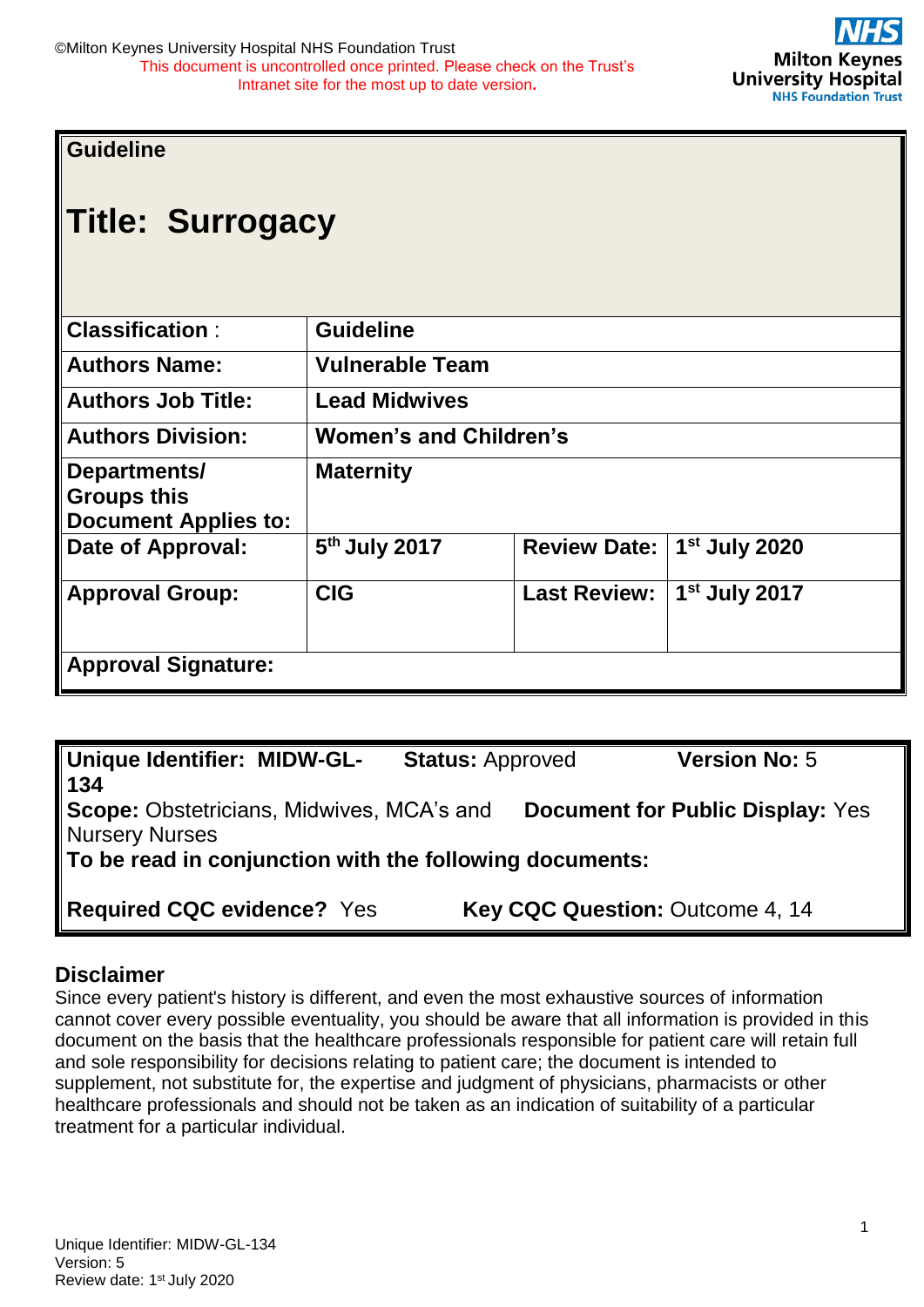The ultimate responsibility for the use of the guideline, dosage of drugs and correct following of instructions as well as the interpretation of the published material **lies solely with you** as the medical practitioner.

## **Index**

| 1.0 |  |
|-----|--|
| 2.0 |  |
| 3.0 |  |
| 3.1 |  |
| 3.2 |  |
|     |  |
| 4.0 |  |
| 5.0 |  |
|     |  |
|     |  |
|     |  |
|     |  |
|     |  |
|     |  |

## <span id="page-1-0"></span>**Guideline Statement**

- The following definitions are commonly used:
- **Surrogate:** the woman who carried the pregnancy
- *Commissioning parents***:** those who wish to bring the child up after the birth
- Surrogacy in the UK is controlled by the Surrogacy Arrangement Act (1985), the Human Fertilisation and Embryology Act (2008) and the Review of Surrogacy Law (1998)
- The midwife's duty is to the mother and child and this must come before the interests of any person on whose account the mother is bearing the child
- If the woman hands over the baby at birth, this is legally irrelevant to the baby's status and the surrogate mother and the legal father still have parental rights
- It is important to remember that information about the surrogate mother must not be shared with the commissioning parents throughout the pregnancy, intrapartum and postnatal period unless she provides consent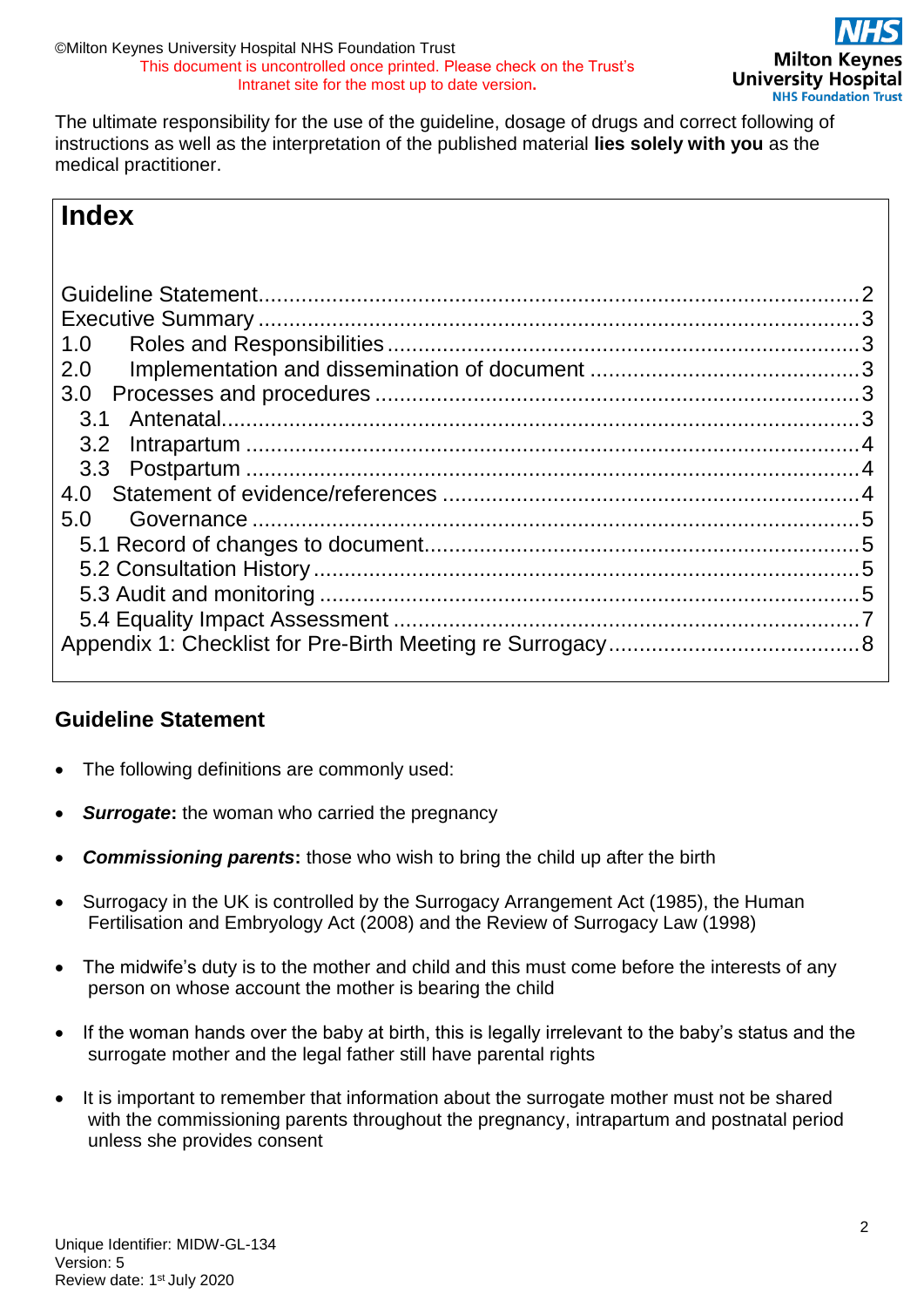## <span id="page-2-0"></span>**Executive Summary**

The Surrogacy Arrangement Act 1995 defines a surrogate mother as: "A woman who carries a child in pursuance of an arrangement: a) Made before she began carrying the child and b) Made with a view to any child carried in pursuance of it being handed over to and the parental rights being exercised (so far as practicable) by another person or persons"

Surrogacy in the UK is controlled by the Surrogacy Arrangement Act (1985), the Human Fertilisation and Embryology Act (2008) (ammended) and the Review of Surrogacy Law (1998). These Acts permit such arrangements under tightly defined circumstances, but prohibit commercial agencies organising surrogacy for profit.

## <span id="page-2-1"></span>**1.0 Roles and Responsibilities**

- Midwife to provide non judgemental care to the surrogate mother, baby and commissioning person and to identify and act on possible safe guarding issues. If the MW feels that he or she needs any further support, they should discuss the case with the lead midwife for safeguarding.
- In some situations, a midwife may suspect a covert surrogacy arrangement and must inform Childrens Social Care and update the MARF
- Named Midwife for Safeguarding/Lead Midwife for Safeguarding & Vulnerable Families – to be aware of all cases of surrogacy and provide support as necessary for any safeguarding issues

## <span id="page-2-2"></span>**2.0 Implementation and dissemination of document**

This Guideline is available on the Intranet and has followed the Guideline review process prior to publication

## <span id="page-2-4"></span><span id="page-2-3"></span>**3.0 Processes and procedures**

#### **3.1 Antenatal**

- When a mother identifies that she is acting as a surrogate mother, the midwife should:
- Inform the Named Midwife/Lead Midwife for Safeguarding
- Complete a MARF and generate a CC and clearly document in Antenatal Management plan
- Discuss intrapartum and postpartum arrangements and care and document a plan of care with the surrogate mother (see Appendix 1 Checklist for Pre-Birth meeting regarding surrogacy)
- If there are any concerns then discuss these with the Named Midwife/Lead Midwife for **Safeguarding**
- Any anticipated media involvement should be reported to the Head of Midwifery and Chief Nurse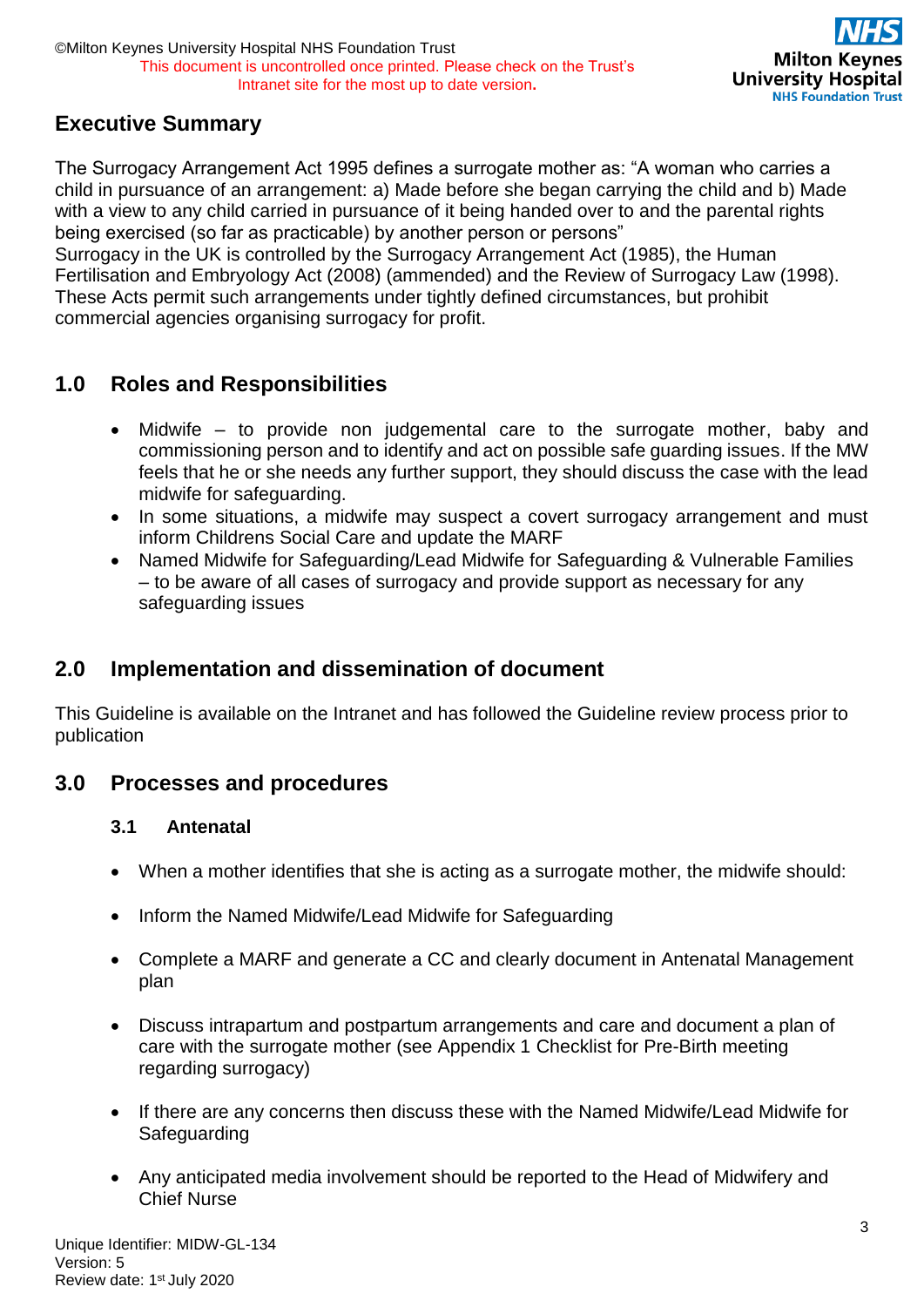

#### <span id="page-3-0"></span>**3.2 Intrapartum**

- Staff to be aware that where there may be conflict, the midwife must focus her care on the surrogate mother and the baby
- A baby born to a surrogate mother must be registered as her child and the Birth Notification completed with her details
- If the woman hands over the baby at birth, this is legally irrelevant to the baby's status and the surrogate mother and the legal father still have parental rights
- The legal transfer of the baby from surrogate mother to commissioning parent occurs when a Parental Order has been granted by a Court, the Registrar General will make an entry to a separate Parental Order Register, registering the child and cross referencing to the entry in the existing Register of Births

#### <span id="page-3-1"></span>**3.3 Postpartum**

- The baby must stay with the birth mother
- The commissioning mother may stay with the surrogate
- Routine Postnatal care should be offered to the Surrogate mother.

Prior to a discharge the midwife must:

- Record the name, address and GP of the surrogate mother and the commissioning parents
- Notify the community midwife, GP and Health Visitor at both locations, as both the surrogate mother and commissioning parents with the baby will require a midwife to visit and perform screening

#### **Handover of the Baby**

- The simple handing over of a child does not in itself convey any legal rights above and beyond any example of transfer of custody of a child (for example, a grandmother picking a child up from school), the key issue is the child's safety.
- Involvement of the Trust child protection team should be initiated at an early stage and if the Trust is unable to satisfy itself that a child is not at risk as a result of the transfer, then Children's Social Care should be alerted.

## <span id="page-3-2"></span>**4.0 Statement of evidence/references**

*Human Fertilisation & Embryology Act (2008)* Section 27

RCM (1997) Position paper No 18 *Surrogacy: Defining Motherhood*, London: RCM

Surrogacy Arrangement Act (1987) London: HMSO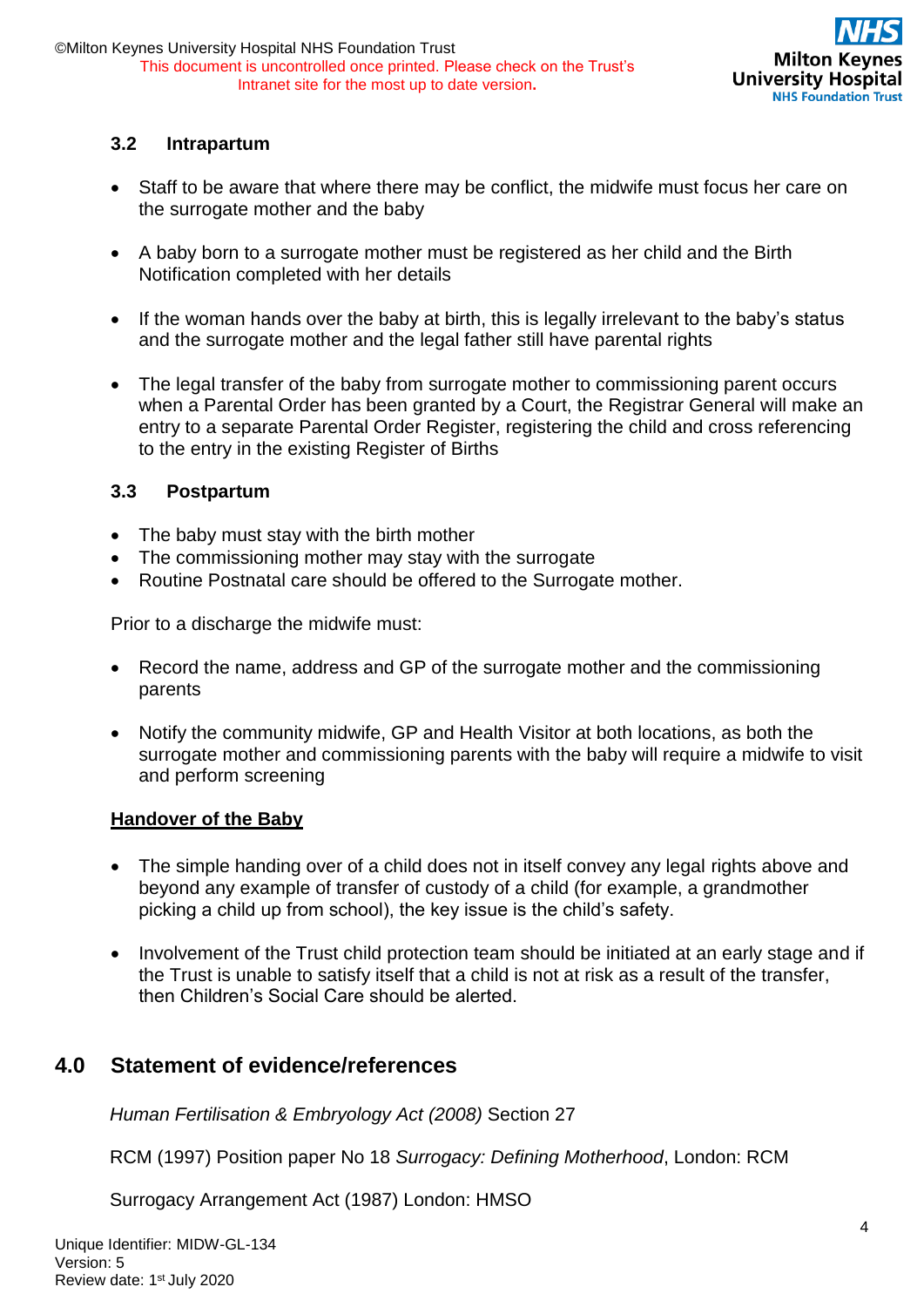

Brazier M, Campbell A, Golombok S (1998) *Surrogacy. Review for Health Ministers of Current Arrangements for Payments and Regulation*. Report of the Review Team (Brazier Report) London TSO

*Family Reform Act (*1987) – sections 2-4

DOH (1999) *Consultation on Surrogacy Report*, Recommendations Announced. London: DOH

#### <span id="page-4-0"></span>**5.0 Governance**

#### <span id="page-4-1"></span>**5.1 Record of changes to document**

| Version number: 5               |                              |  | Date: July 2017 |               |  |  |
|---------------------------------|------------------------------|--|-----------------|---------------|--|--|
| <b>Section</b><br><b>Number</b> | <b>Deletion</b><br>Amendment |  | <b>Addition</b> | <b>Reason</b> |  |  |
|                                 | Reviewed                     |  |                 |               |  |  |

#### <span id="page-4-2"></span>**5.2 Consultation History**

| <b>Stakeholders</b><br>Name/Board        | Area of<br><b>Expertise</b> | <b>Date Sent</b> | <b>Date</b><br><b>Received</b> | <b>Comments</b> | <b>Endorsed Yes/No</b> |
|------------------------------------------|-----------------------------|------------------|--------------------------------|-----------------|------------------------|
| <b>Matrons</b>                           |                             |                  | May 2017                       | No comments     | Yes                    |
| <b>Head of Midwifery</b>                 |                             |                  | May 2017                       | No comments     | Yes                    |
| <b>Consultant Midwife</b><br>and Matrons |                             |                  | May 2017                       | No comments     | Yes                    |
| Consultants                              |                             |                  | May 2017                       | No comments     | Yes                    |
| Registrars/SHO<br>and Midwives           |                             |                  | May 2017                       | No comments     | Yes                    |

#### <span id="page-4-3"></span>**5.3 Audit and monitoring**

This Guideline outlines the process for document development will be monitored on an ongoing basis. The centralisation of the process for development of documents will enable the Trust to audit more effectively. The centralisation in recording documents onto a Quality Management database will ensure the process is robust.

| <b>Audit</b><br><b>Criteria</b>                                                  | Tool                                            | <b>Audit Lead</b>                                                           | <b>Frequenc</b><br>y of Audit | Responsible<br><b>Committee</b> | How changes<br>will be<br>implemented | <b>Responsibility</b><br>for Actions                                         |
|----------------------------------------------------------------------------------|-------------------------------------------------|-----------------------------------------------------------------------------|-------------------------------|---------------------------------|---------------------------------------|------------------------------------------------------------------------------|
| a) Referrals<br>made to<br>Children's<br>Social Care<br>b) Birth<br>Registration | a) Referral<br>Forms<br>b)<br>Document<br>ation | Supervisor<br>of Midwives<br>and Lead<br>Midwife for<br>Child<br>Protection | Every<br>case of<br>surrogacy | <b>Maternity CIG</b><br>Group   | Action plan to<br>be completed        | Supervisor of<br>Midwives and<br>Lead Midwife for<br><b>Child Protection</b> |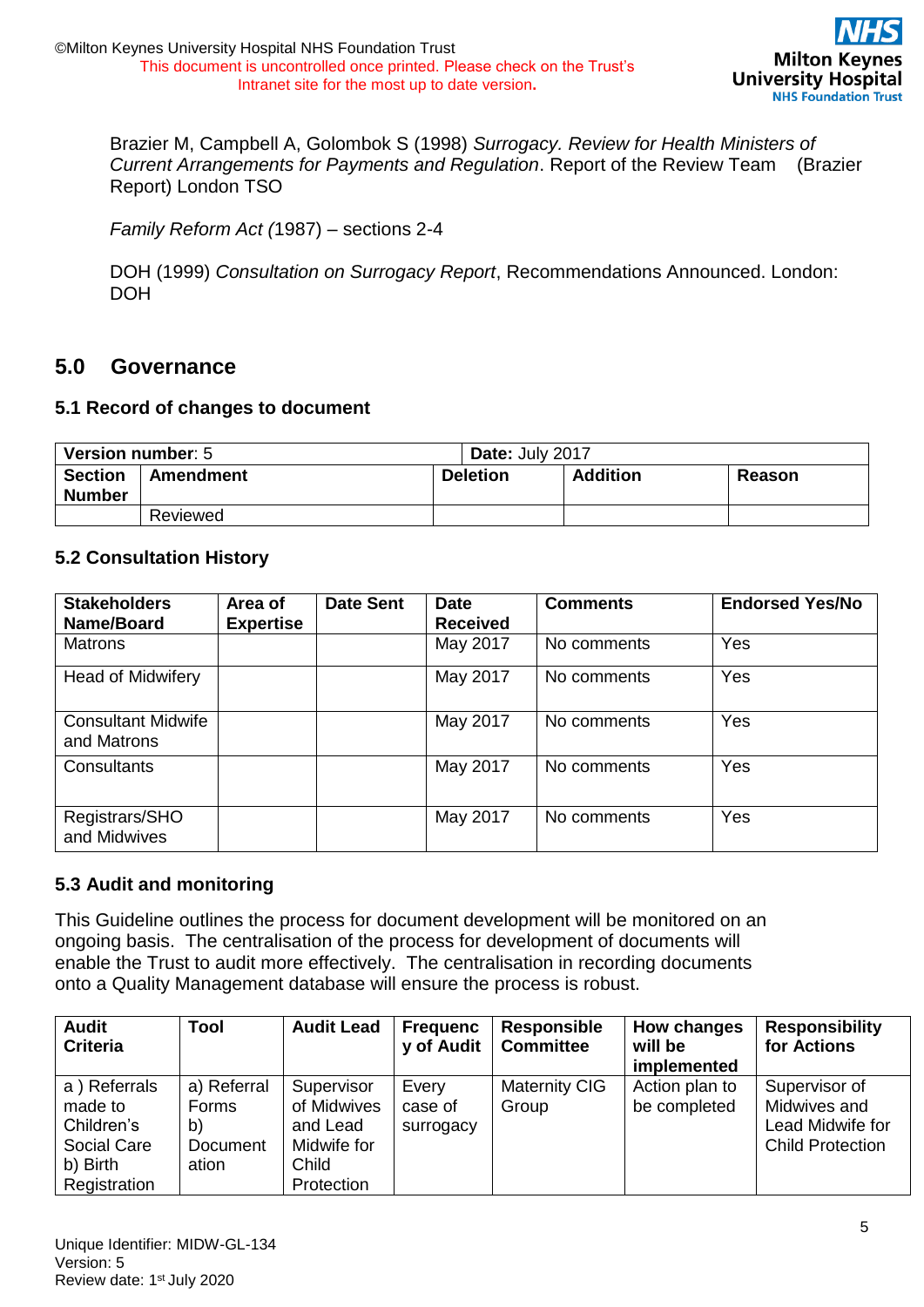#### ©Milton Keynes University Hospital NHS Foundation Trust This document is uncontrolled once printed. Please check on the Trust's Intranet site for the most up to date version**.**



| - - -<br>comr<br>. |  |  |  |
|--------------------|--|--|--|
| -- -<br>ar         |  |  |  |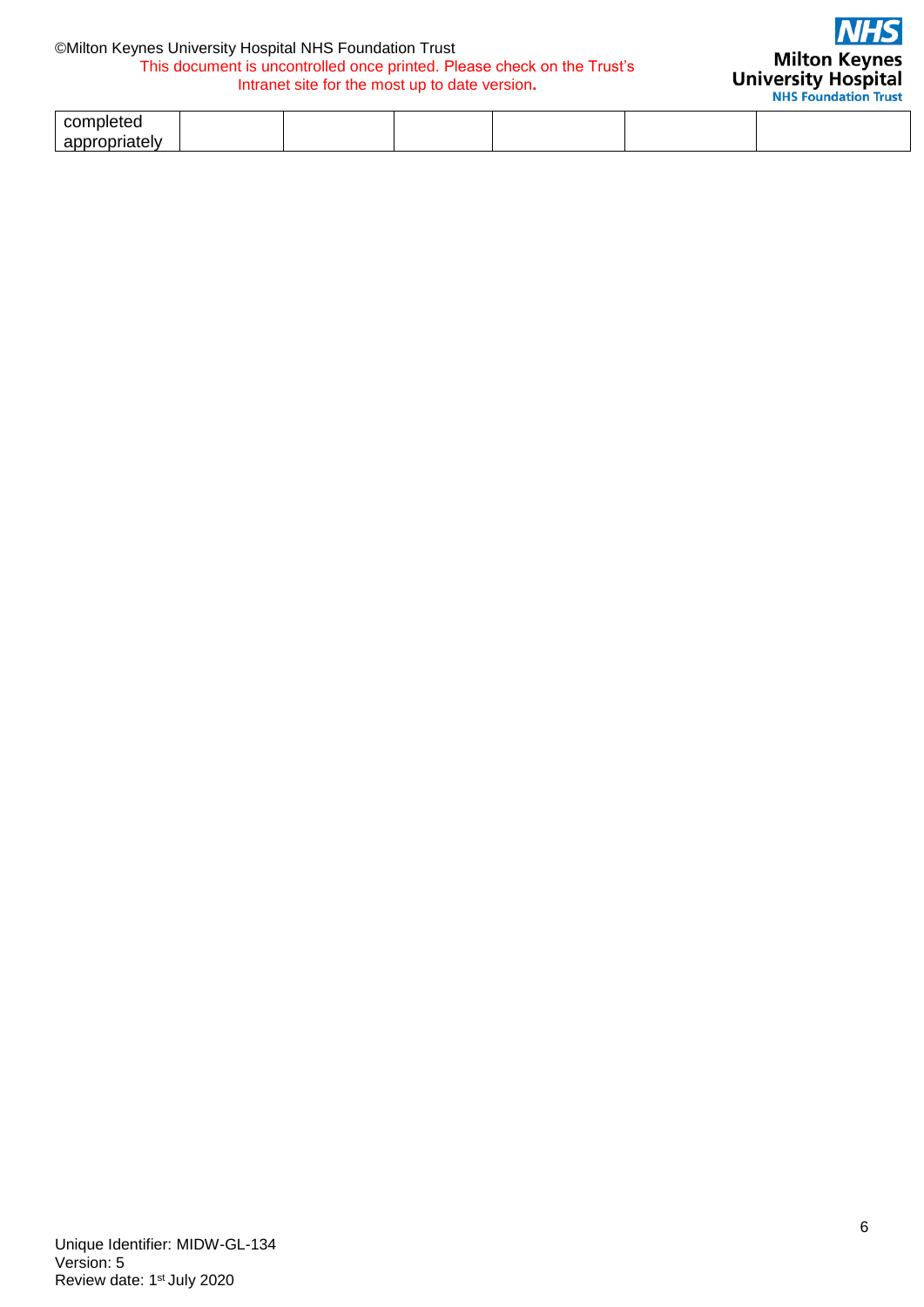#### <span id="page-6-0"></span>**5.4 Equality Impact Assessment**

This document has been assessed using the Trust's Equality Impact Assessment Screening Tool. No detailed action plan is required. Any ad-hoc incident which highlights a potential problem will be addressed by the monitoring committee.

| Impact                                                                                                                                                                                   | Age       | isability<br>Δ | Race      | Gender    | ้อิ<br>eligion<br>œ<br>മ | rientation<br>Sexual<br>O |
|------------------------------------------------------------------------------------------------------------------------------------------------------------------------------------------|-----------|----------------|-----------|-----------|--------------------------|---------------------------|
| Do different groups have different needs, experiences,<br>issues and priorities in relation to the proposed                                                                              | <b>No</b> | <b>No</b>      | <b>No</b> | <b>No</b> | <b>No</b>                | <b>No</b>                 |
| Guideline?<br>Is there potential for or evidence that the proposed<br>Guideline will not promote equality of opportunity for all<br>and promote good relations between different groups? | <b>No</b> | <b>No</b>      | <b>No</b> | No.       | <b>No</b>                | <b>No</b>                 |
| Is there potential for or evidence that the proposed<br>Guideline will affect different population groups differently<br>(including possibly discriminating against certain groups)?     | <b>No</b> | <b>No</b>      | <b>No</b> | <b>No</b> | <b>No</b>                | <b>No</b>                 |
| Is there public concern (including media, academic,<br>voluntary or sector specific interest) in potential<br>discrimination against a particular population group or<br>groups?         | No        | No             | No        | <b>No</b> | <b>No</b>                | <b>No</b>                 |